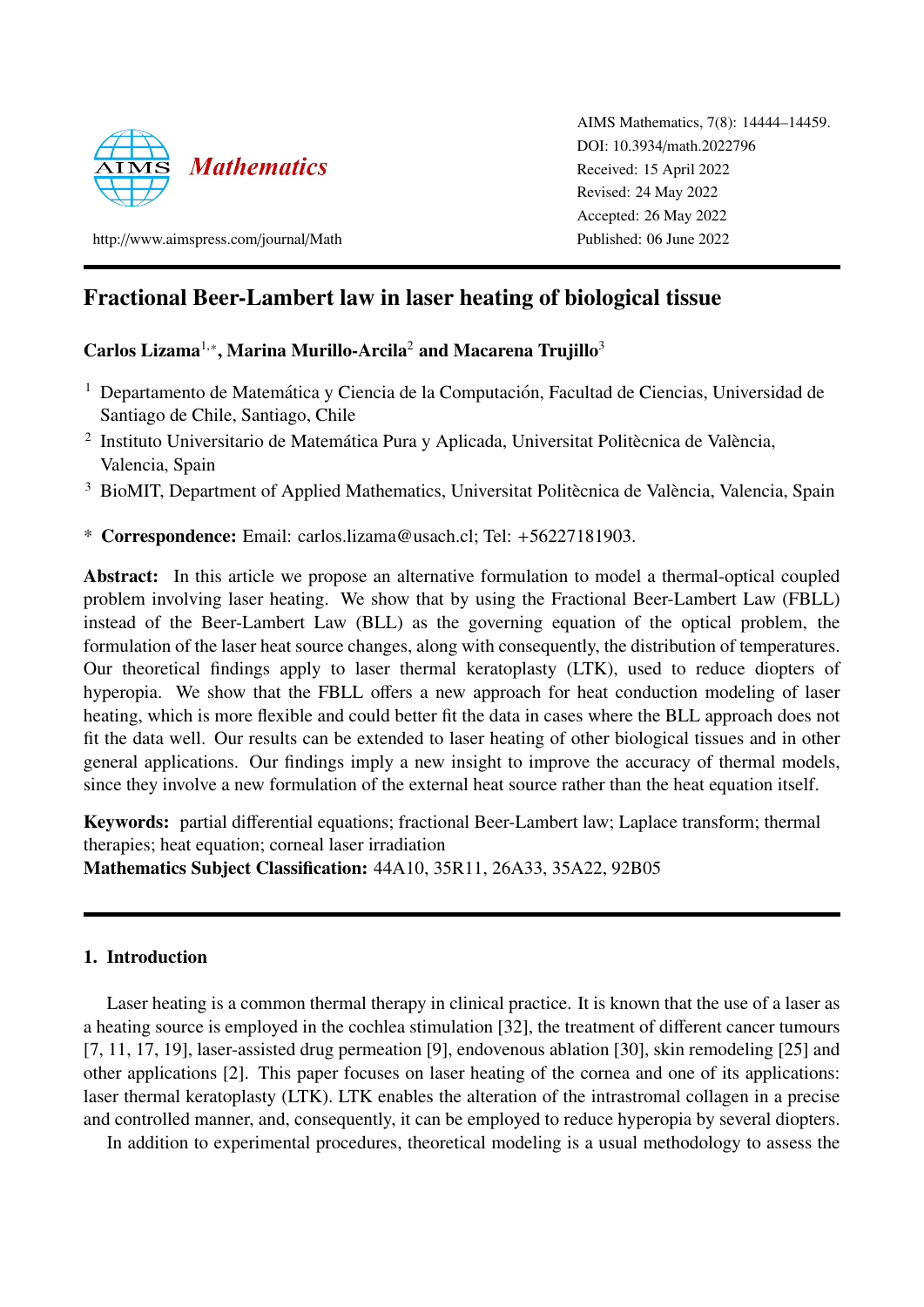suitability of laser heating as a thermal therapy (see [\[6,](#page-14-5) [12,](#page-14-6) [13\]](#page-14-7)). Accordingly, theoretical models have also been developed to achieve a deeper understanding and a broader knowledge of laser heating of the cornea, and, moreover, to make this technique more effective and confidently applicable [\[1,](#page-13-1) [20,](#page-14-8) [21,](#page-15-3) [26\]](#page-15-4). However, to consider theoretical modeling as a reliable tool, the results from theoretical models should be in agreement with experimental ones. As the authors stated in [\[20\]](#page-14-8), some factors may affect the accuracy of theoretical models. Therefore, in the last decades, many efforts have been made to improve mathematical models from different viewpoints. One of them corresponds to the change of the physics formulation.

The parabolic heat transfer equation (PHTE) regularly used to model laser heating is

<span id="page-1-0"></span>
$$
\rho c \frac{\partial T}{\partial t}(\mathbf{x}, t) = \nabla \cdot (k \nabla T(\mathbf{x}, t)) + S(\mathbf{x}, t), \qquad (1.1)
$$

where  $T(\mathbf{x}, t)$  is the temperature at point **x** at time *t*, *k* is the thermal conductivity,  $\rho$  is the density, *c* is the specific heat, and  $S(\mathbf{x}, t)$  is the heat source in the material. In [\[18\]](#page-14-9) we proposed an alternative formulation using a time-fractional derivative in the first term of equation [\(1.1\)](#page-1-0), which we called the time-fractional derivative formulation of the heat transfer equation (FDHTE). Our hypothesis was that the FDHTE, which can assume a non-ideal heat conduction behavior, could provide more accurate theoretical results with a better agreement with experiment. The results in [\[18\]](#page-14-9) corroborated the hypothesis for FDHTE in cases in which a heat source was not applied. However, we did not find significant differences between the solutions of PHTE and FDHTE when the source was applied. The reason relies on the fact that the value of the term  $S(\mathbf{x}, t)$  in [\(1.1\)](#page-1-0) is several orders higher than the rest of the terms during the heating phase (when the laser source is applied). This occurs for the laser application exposed in [\[18\]](#page-14-9), but also for LTK and a lot of applications of thermal laser heating. Thus, in cases in which the source term is significantly greater than the others, the effect caused by changes in terms of time or spatial partial temperature derivatives is almost negligible.

In the present work, our interest is also to explore alternative formulations of the PHTE for laser heating in thermal therapies. Due to the important role of the heat source  $S(\mathbf{x}, t)$  in equation [\(1.1\)](#page-1-0), we assume that by introducing an alternative and contrasted formulation in this term, we can obtain a different temperature distribution that can provide more accurate results compared to those obtained experimentally.

The heat source for laser heating is usually obtained from the Beer-Lambert Law (BLL). According to [\[23\]](#page-15-5), the BLL predicts a laser intensity assuming almost ideal conditions, such as homogeneous sample without scattering, or no changes in the absorption despite the interactions between particles. These assumptions are unrealistic in biological tissue. In the case of the cornea, [\[31\]](#page-15-6) stated that its mechanical properties are not isotropic in a plane perpendicular to the surface, and a resulting mechanical anisotropy is a defining characteristic of the cornea. For this reason, some extensions of the BLL have been considered. In [\[15\]](#page-14-10) authors also stated that BLL was not appropriate to model anomalous natural behaviours (for instance, anomalous transport that can take place in turbulent plasmas, random lasers and biological cells), and a more realistic approach to this phenomenon can often be provided by a Fractional Beer-Lambert Law (FBLL). In fact, this idea was also underlined in [\[4\]](#page-13-2), in which the authors marked the use of FBLL as an instrument to transmit randomness of microscopic dynamics to the macroscopic scale. In [\[4\]](#page-13-2) authors gave a generalization of the Beer-Lambert Law derived from a fractional Poisson process, and it was later extended in [\[28\]](#page-15-7). These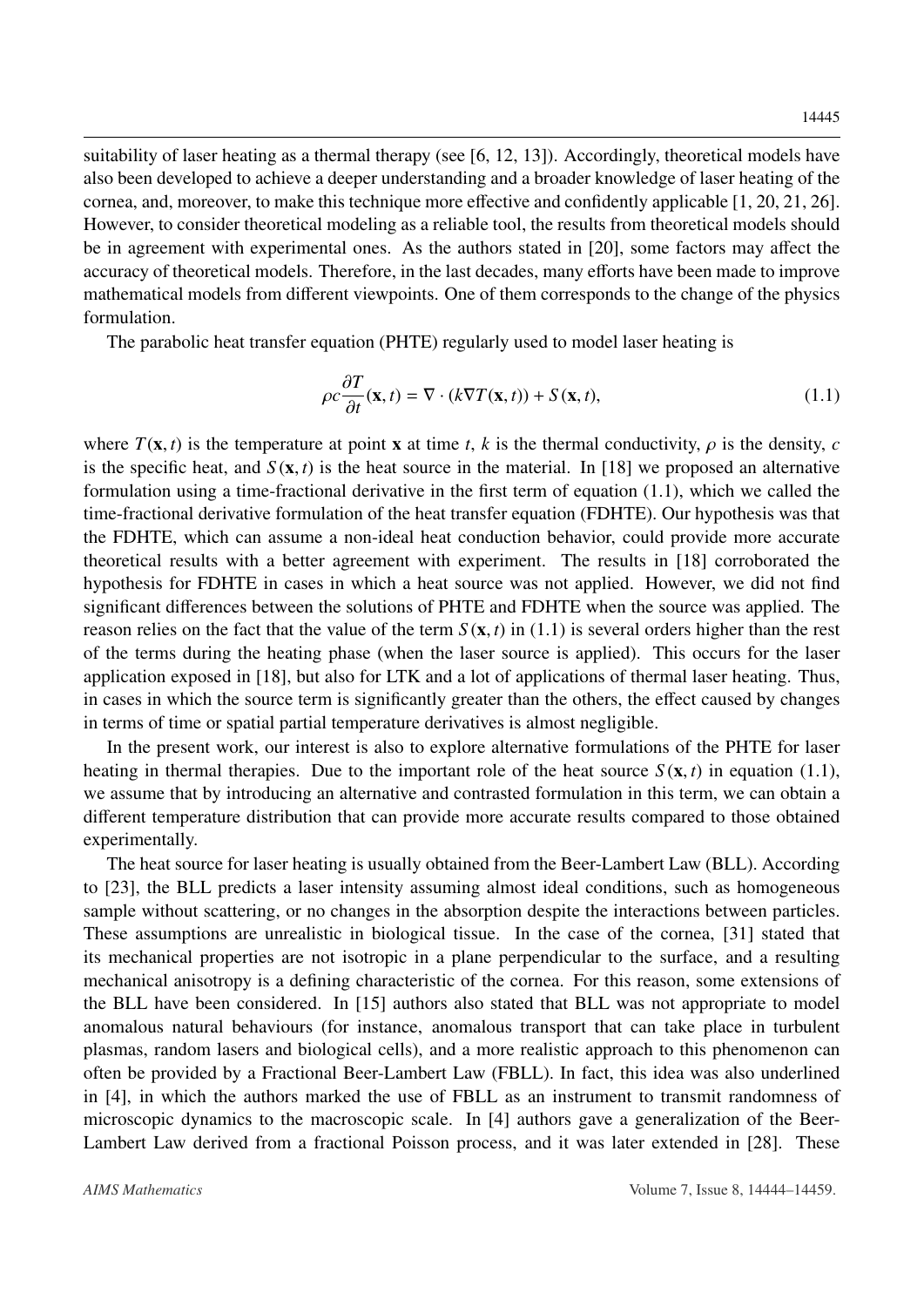results were employed in [\[10\]](#page-14-11) to introduce the FBLL by considering an extension of the Srivastava-Owa operators. The FBLL is useful for providing a generalized diffusion model based on the fractional radiative transport equation, as shown in [\[15,](#page-14-10) [16\]](#page-14-12). Regarding nonbiological tissues, some recent works have shown the FBLL to be effective for exhibiting sub-exponential effects in aluminum foil halfvalue thickness [\[27\]](#page-15-8) and, in [\[5\]](#page-14-13), for approximating light attenuation inside photosynthetic cultures in photobioreactors.

This study aims to assess the temperatures obtained from the PHTE using a heat source term based on the FBLL. As far as we know, no studies have evaluated the influence of the FBLL inside the PHTE. Moreover, we have applied the theoretical formulation to the laser heating of the cornea in LTK.

#### 2. Mathematical modeling of the laser heating

We consider a 1-dimensional problem in which the laser incidence is produced at  $x = 0$ , and the heating process is produced along the *x*-axis. Assuming constant thermal conductivity, density and specific heat in Eq  $(1.1)$ , the heat conduction problem from the viewpoint of the PHTE is given by

<span id="page-2-0"></span>
$$
\begin{cases}\n\partial_t T(x,t) = \alpha \partial_x^2 T(x,t) + S(x,t) & t > 0, \\
T(x,0) = T_0, & x > 0, \\
\lim_{x \to \infty} T(x,t) = T_0, & t > 0, \\
\partial_x T(0,t) = \frac{h}{k} (T_a - T(0,t)), & t > 0,\n\end{cases} \tag{2.1}
$$

where  $\alpha$  is the thermal diffusivity ( $\alpha = \frac{k}{\rho_0}$  $\frac{k}{\rho c}$ ),  $T_0$  is the initial temperature,  $T_a$  is the ambient temperature, and *h* is the thermal convection constant at the interface of the tissue with the ambient temperature. The diffusivity of the material  $\alpha$  measures its ability to conduct thermal energy relative to storing it. The parameter  $\alpha$  represents the speed at which the heat is diffused through a material, and its unit is  $m^2/s$ . Therefore, if the material has a high value of diffusivity, it will respond quickly to thermal changes. Meanwhile in a material with a small  $\alpha$  value, the heat is mainly absorbed, and it will provide a slower response to thermal changes. At the surface  $x = 0$ , the tissue is affected by free convection of the surrounding air, as can be observed in the last condition of [\(2.1\)](#page-2-0). This condition corresponds to Newton's cooling law, so the thermal convection constant *h* is the rate of heat transfer between a solid surface (in this case, the cornea) and a fluid (the surrounding air) per unit area and per unit of temperature difference  $(W/m^2 \cdot K)$ .

To solve problem [\(2.1\)](#page-2-0), we need to introduce the  $S(x, t)$  expression in the governing equation. Specifically, the relationship between the heat source and the laser intensity distribution  $I(x, t)$  is:

<span id="page-2-1"></span>
$$
S(x,t) = b I(x,t)H(t),
$$
\n(2.2)

where *b* is the absorption coefficient in  $m^{-1}$  and  $H(t)$  is the Heaviside function, defined by

$$
H(t) = \begin{cases} 1, & t > 0, \\ 0, & t = 0. \end{cases}
$$
 (2.3)

The parameter *b*, which is also called the attenuation coefficient, quantifies the absorption of laser light per unit length. In this sense, *b* represents the depth at which the laser light of a specific wavelength can penetrate in a material before it is absorbed.

At this step we considered two cases for obtaining  $I(x, t)$ : 1) using the BLL and 2) using the FBLL.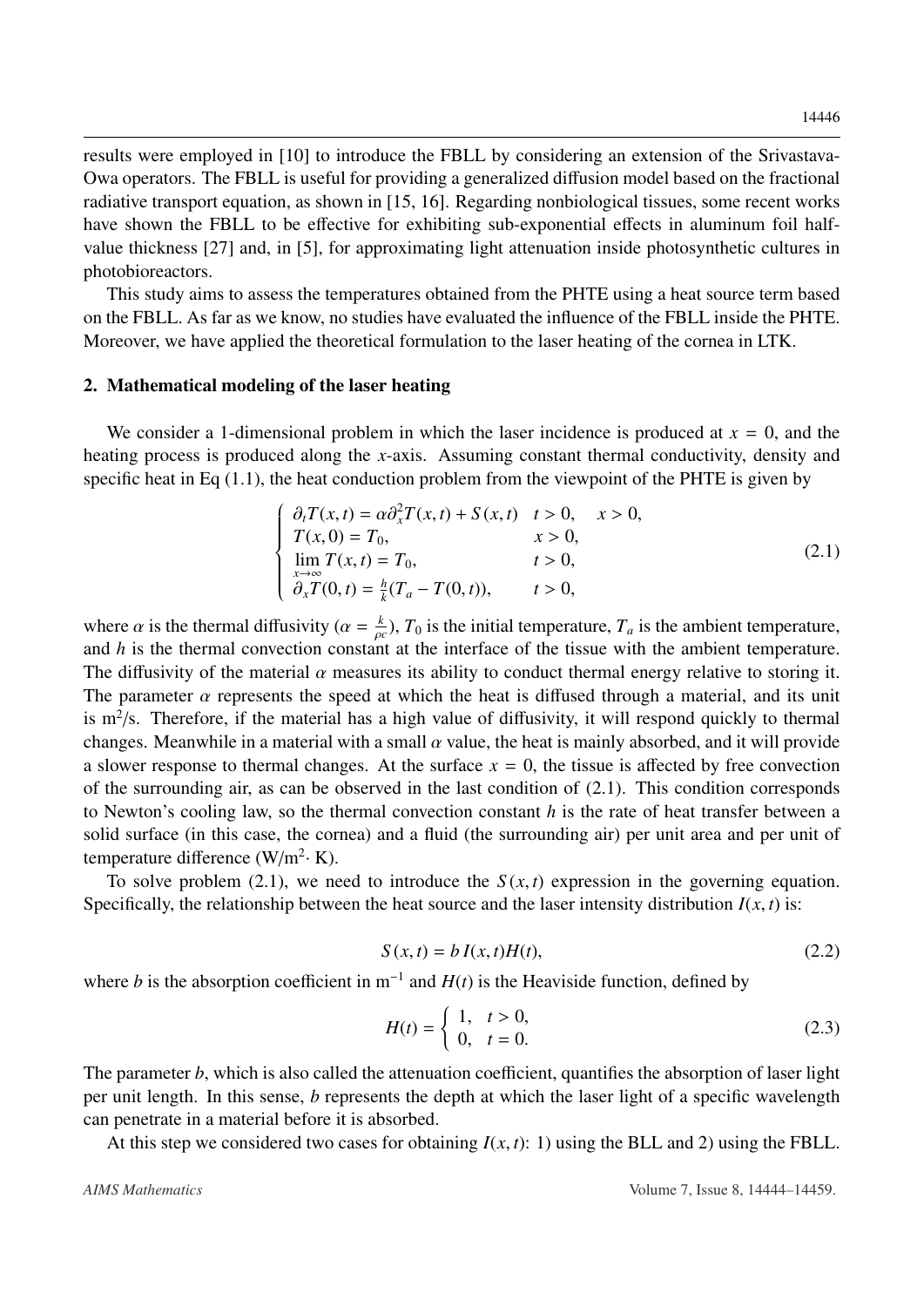#### *2.1. Modeling the laser source using the Beer-Lambert Law*

The intensity of the laser  $I(x, t)$  is obtained using the BLL from the problem:

<span id="page-3-0"></span>
$$
\begin{cases}\n\partial_x I(x,t) = -bI(x,t), & t > 0, \quad x > 0, \\
I(0,t) = I_0(1 - R), & t > 0, \\
I(x, 0) = 0, & x > 0,\n\end{cases}
$$
\n(2.4)

where  $I_0$  is the laser intensity applied at point  $x = 0$ , and R is the reflection coefficient (%), which accounts for the fraction of laser light that is reflected by the material.

It is easy to verify that the analytical solution of [\(2.4\)](#page-3-0) is given by  $I(x, t) = I_0(1 - R)e^{-bx}$ . Therefore, ording to Eq. (2.2) according to Eq [\(2.2\)](#page-2-1),

<span id="page-3-1"></span>
$$
S(x,t) = bI_0(1 - R)e^{-bx}H(t).
$$
 (2.5)

Now, substituting expression [\(2.5\)](#page-3-1) in the governing expression of [\(2.1\)](#page-2-0), this problem can be solved as in the reference [\[29,](#page-15-9) Section 3.2].

#### *2.2. Modeling the laser source using the fractional Beer-Lambert Law*

The intensity of the laser  $I(x, t)$  is obtained using the FBLL from the problem:

<span id="page-3-2"></span>
$$
\begin{cases}\n\frac{\partial_x^{\beta} I(x,t) = -bI(x,t), & t > 0, \quad x > 0, \quad 0 < \beta \le 1, \\
I(0,t) = I_0(1-R), & t > 0, \\
I(x,0) = 0, & x > 0,\n\end{cases} \tag{2.6}
$$

where we replace the ordinary derivative with the Caputo space-fractional derivative of real order  $\beta$ defined by

$$
\partial_x^{\beta} f(x) = \frac{1}{\Gamma(1-\beta)} \int_0^x \frac{\partial_{x'} f(x')}{(x - x')^{\beta}} dx', 0 < \beta \le 1, x > 0
$$

and

$$
\partial_x^{\beta} f(x) = \frac{1}{\Gamma(2-\beta)} \int_0^x \frac{\partial_{x'}^2 f(x')}{(x-x')^{\beta-1}} dx', 1 < \beta \le 2, x > 0,
$$

where Γ denotes the standard Gamma function.

It should be noted that *b* represents in [\(2.6\)](#page-3-2) a constant coefficient with unit m<sup>-β</sup> to make the Eq (2.6) dimensionally consistent. We observe that, according to the existing literature [\[3,](#page-13-3) [32\]](#page-15-0), this dimensional property could also be explicitly highlighted in the coefficient *b* as  $b^{\beta}$  or  $b_{\beta}$ .<br>In order to solve Eq. (2.6), we will use the Laplace transform as the m

In order to solve Eq [\(2.6\)](#page-3-2), we will use the Laplace transform as the main tool. Given a function  $f : \mathbb{R}_+ \to \mathbb{R}$ , the Laplace transform of *f* is defined by

$$
\widehat{f}(s) := \mathcal{L}(f)(s) := \int_0^\infty e^{-st} f(t) dt,
$$

for every  $s \in \mathbb{C}$  such that  $Re(s) > \omega$  for some  $\omega \in \mathbb{R}$ .

The Laplace transform of the fractional derivative of a function *f* is given by

<span id="page-3-3"></span>
$$
\widehat{\partial_x^{\beta} f}(s) = s^{\beta} \widehat{f}(s) - s^{\beta - 1} f(0), \quad 0 < \beta \le 1 \quad \text{and} \quad Re(s) > \omega,\tag{2.7}
$$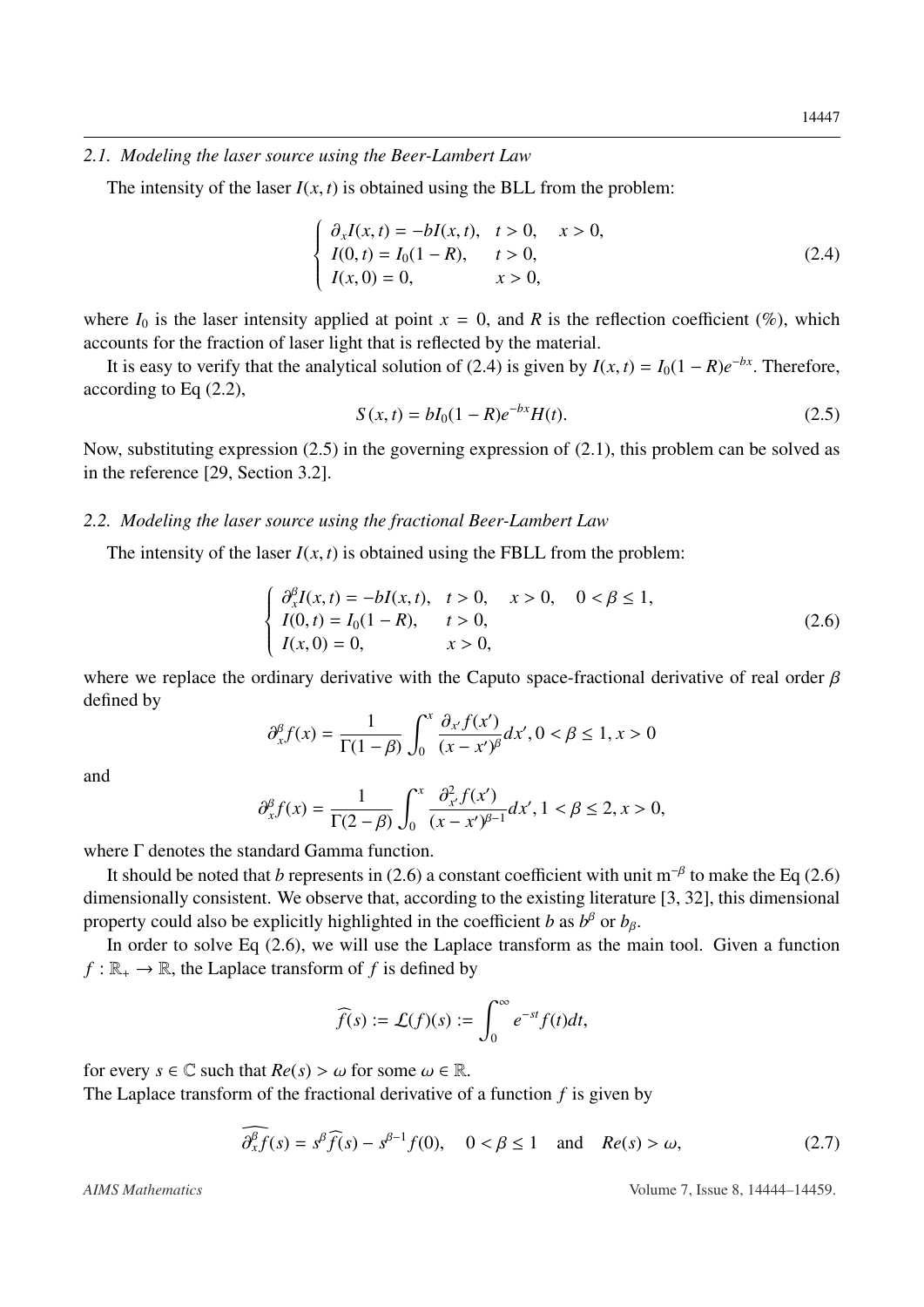and

<span id="page-4-1"></span>
$$
\partial_x^{\beta} f(s) = s^{\beta} \widehat{f}(s) - s^{\beta - 1} f(0) - s^{\beta - 2} \partial_x f(0), \quad 1 < \beta \le 2 \quad \text{and} \quad Re(s) > \omega. \tag{2.8}
$$

We also recall the definition of the Mittag-Leffler function [\[14\]](#page-14-14):

$$
E_{\alpha,\beta}(z) = \sum_{n=0}^{\infty} \frac{z^n}{\Gamma(\alpha n + \beta)}
$$

where Γ denotes the standard Gamma function, and the following Laplace transform which involves the Mittag-Leffler function:

<span id="page-4-0"></span>
$$
\mathcal{L}(t^{\mu-1}E_{\rho,\mu}(-\lambda t^{\rho}))(s) = \frac{s^{\rho-\mu}}{s^{\rho}+\lambda}.
$$
\n(2.9)

We proceed to solve the FBLL equation [\(2.6\)](#page-3-2) by applying the Laplace transform, obtaining:

$$
\partial_x^{\beta}I(s,t)=-b\widehat{I}(s,t).
$$

Using  $(2.7)$ , we get:

$$
s^{\beta}\widehat{I}(s,t)-s^{\beta-1}I(0,t)=-b\widehat{I}(s,t),
$$

and then

$$
\widehat{I}(s,t) = I(0,t) \frac{s^{\beta-1}}{s^{\beta} + b} = I_0(1 - R) \frac{s^{\beta-1}}{s^{\beta} + b}.
$$

Consequently, the solution of the FBLL is given by

$$
I_{\beta}(x,t) := I(x,t) = I_0(1-R)\mathcal{L}^{-1}\left(\frac{s^{\beta-1}}{s^{\beta}+b}\right) = I_0(1-R)E_{\beta,1}(-bx^{\beta}),\tag{2.10}
$$

where we have used formula [\(2.9\)](#page-4-0) with  $\mu = 1$ ,  $\rho = \beta$  and  $\lambda = b$ . According to [\(2.2\)](#page-2-1), the heat source is

<span id="page-4-3"></span>
$$
S(x,t) = bI_0(1 - R)E_{\beta,1}(-bx^{\beta})H(t).
$$
 (2.11)

Observe that the case  $\beta = 1$  corresponds to the exponential solution of the classical BLL given by expression [\(2.5\)](#page-3-1).

We point out that problem [\(2.6\)](#page-3-2) for  $1 < \beta \le 2$  can be stated as follows:

<span id="page-4-2"></span>
$$
\begin{cases}\n\frac{\partial_x^{\beta} I(x,t) = -bI(x,t), & t > 0, \quad x > 0, \quad 1 < \beta \le 2, \\
I(0,t) = I_0(1 - R), & t > 0, \\
\frac{\partial_x I(0,t) = -bI_0(1 - R), & t > 0, \\
I(x, 0) = 0, & x > 0,\n\end{cases}
$$
\n(2.12)

where an extra initial condition is needed. Proceeding as before, and applying formula [\(2.8\)](#page-4-1), the solution of  $(2.12)$  is given by:

$$
I_{\beta}(x,t) := I(x,t) = I_0(1-R)\left(\mathcal{L}^{-1}\left(\frac{s^{\beta-1}}{s^{\beta}+b}\right) - b\mathcal{L}^{-1}\left(\frac{s^{\beta-2}}{s^{\beta}+b}\right)\right) = I_0(1-R)\left(E_{\beta,1}(-bx^{\beta}) - bE_{\beta,2}(-bx^{\beta})\right).
$$
\n(2.13)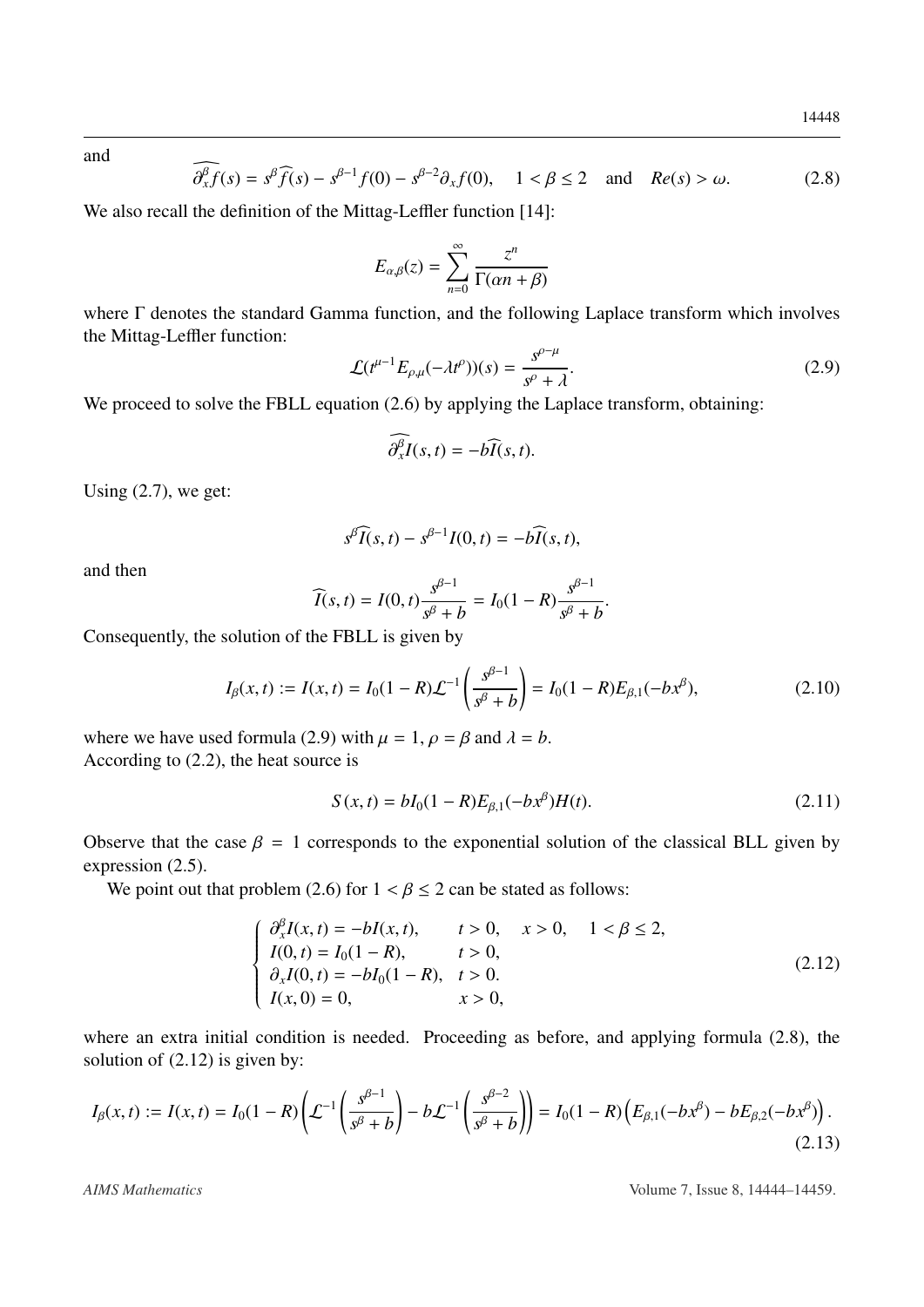We will now proceed to solve the problem  $(2.1)$  when considering the FBLL in the heat source, that is,  $S(x, t)$  given by [\(2.11\)](#page-4-3). In order to facilitate the resolution of the problem, we will make the following change of variables:

<span id="page-5-6"></span>
$$
V(x,t) = T(x,t) - T_0; \t C = T_0 - T_a.
$$
\t(2.14)

Thus, the resulting problem is:

$$
\frac{\partial V}{\partial t}(x,t) = \alpha \frac{\partial^2 V}{\partial x^2}(x,t) + bI_0(1-R)E_{\beta,1}(-bx^{\beta})H(t)
$$
(2.15)  

$$
V(x,0) = 0 \quad \forall x > 0,
$$
  

$$
\lim_{x \to \infty} V(x,t) = 0 \quad \forall t > 0,
$$
  

$$
\frac{\partial V}{\partial x}(0,t) = -\frac{h}{k}(V(0,t) + C) \quad \forall t > 0.
$$

In what follows, let  $M = bI_0(1 - R)$ . Taking the Laplace transform with respect to *t* and denoting  $D(x, s) := \mathcal{L}_t[V(x, t)]$ , we get

$$
-\alpha \frac{\partial^2 D}{\partial x^2}(x,s) + s D(x,s) = \frac{M}{s} E_{\beta,1}(-bx^\beta), \qquad (2.16)
$$

$$
\lim_{x \to \infty} D(x, s) = 0, \tag{2.17}
$$

<span id="page-5-5"></span><span id="page-5-2"></span><span id="page-5-1"></span><span id="page-5-0"></span>
$$
\frac{\partial D}{\partial x}(0, s) = -\frac{h}{k} \left( D(0, s) + \frac{C}{s} \right).
$$
\n(2.18)

Applying now the Laplace transform with respect to *x* to [\(2.16\)](#page-5-0) and denoting  $F(r, s) := \mathcal{L}_x[D(x, s)]$ , we obtain:

<span id="page-5-3"></span>
$$
-\alpha \left(r^2 F(r,s) - r D(0,s) - \frac{\partial D}{\partial x}(0,s)\right) + s F(r,s) = \frac{M}{s} \left(\frac{r^{\beta - 1}}{r^{\beta} + b}\right).
$$
 (2.19)

Substituting the initial conditions [\(2.17\)](#page-5-1) and [\(2.18\)](#page-5-2) in [\(2.19\)](#page-5-3) and isolating  $F(r, s)$ , we get

<span id="page-5-4"></span>
$$
F(r,s) = -\frac{\alpha r}{s - \alpha r^2} D(0,s) + \frac{\alpha}{s - \alpha r^2} \left( \frac{hC}{ks} + \frac{h}{k} D(0,s) \right) + \frac{M}{s(s - \alpha r^2)} \left( \frac{r^{\beta - 1}}{r^{\beta} + b} \right). \tag{2.20}
$$

Using formulas 15 and 16 from [\[24\]](#page-15-10) and the convolution theorem of Laplace transforms, we get that the inverse spatial Laplace transform of [\(2.20\)](#page-5-4) is given by:

$$
D(x,s) = -\frac{1}{2} \left( e^{-\sqrt{\frac{s}{\alpha}}x} + e^{\sqrt{\frac{s}{\alpha}}x} \right) D(0,s) + \frac{1}{2} \sqrt{\frac{\alpha}{s}} \left( e^{-\sqrt{\frac{s}{\alpha}}x} - e^{\sqrt{\frac{s}{\alpha}}x} \right) \left( \frac{hC}{ks} + \frac{h}{k} D(0,s) \right) + \frac{M}{2} \int_0^x E_{\beta,1}(-bu^{\beta}) \frac{1}{\sqrt{\alpha}s^{3/2}} \left( e^{-\sqrt{\frac{s}{\alpha}}(x-u)} - e^{\sqrt{\frac{s}{\alpha}}(x-u)} \right) du.
$$
 (2.21)

Taking into account that  $\lim_{x\to\infty} D(x, s) = 0$ , we obtain the reduced expression

$$
D(x,s) = -\frac{1}{2}e^{-\sqrt{\frac{s}{\alpha}}x}D(0,s) + \frac{1}{2}\sqrt{\frac{\alpha}{s}}e^{-\sqrt{\frac{s}{\alpha}}x}\left(\frac{hC}{ks} + \frac{h}{k}D(0,s)\right) + \frac{M}{2}\int_0^x E_{\beta,1}(-bu^{\beta})\frac{1}{\sqrt{\alpha}s^{3/2}}e^{-\sqrt{\frac{s}{\alpha}}(x-u)}du.
$$
\n(2.22)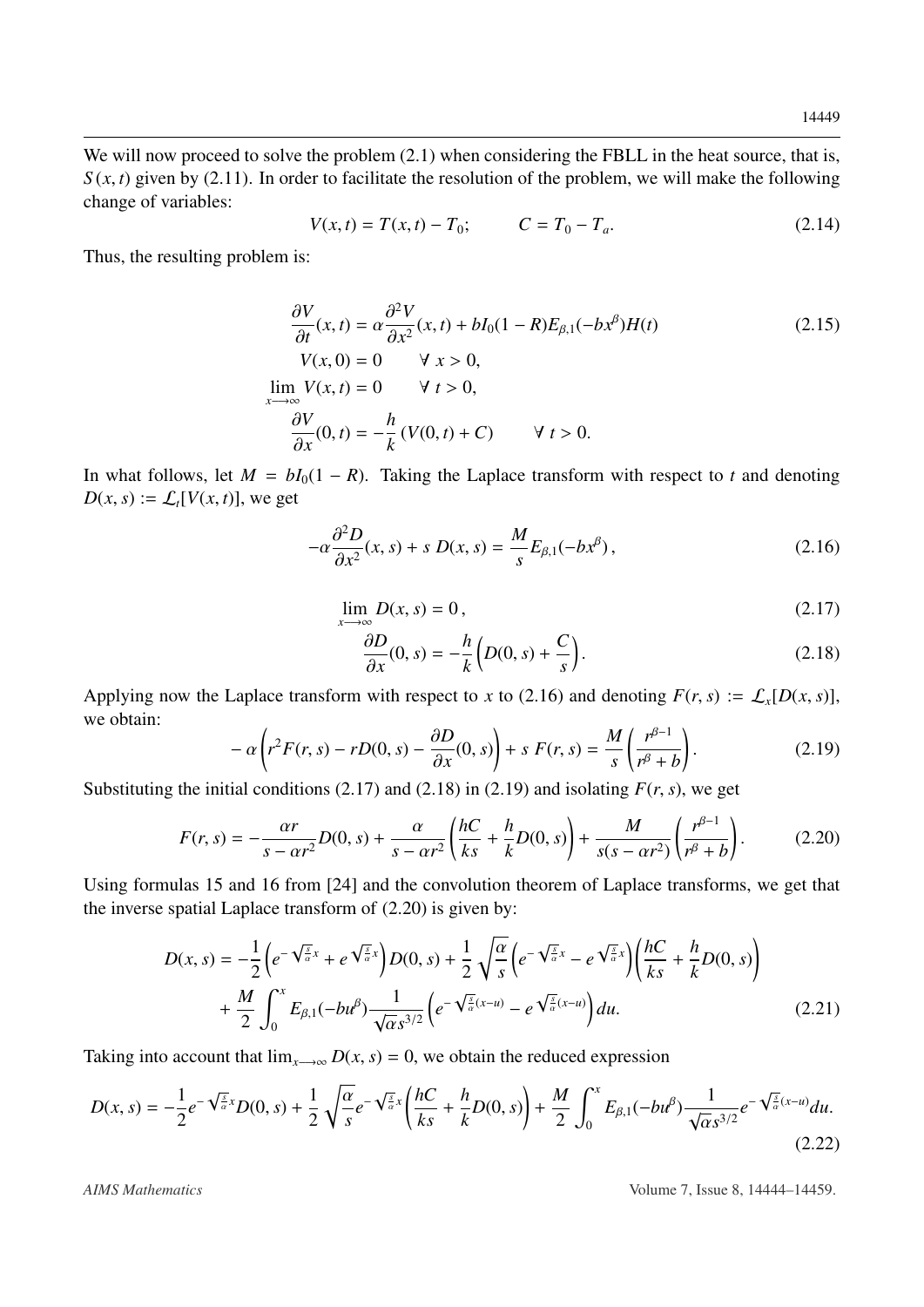Applying now the inverse temporal Laplace transform in [\(2.22\)](#page-5-5) using formulas 181, 183 and 184 from [\[24\]](#page-15-10) and the convolution theorem of Laplace transforms, we obtain:

$$
V_{\beta}(x,t) := V(x,t) = -\frac{1}{4} \int_0^t \frac{x}{\sqrt{\pi \alpha u^3}} e^{\frac{-x^2}{4\alpha u}} T(0, t - u) du + \frac{\sqrt{\alpha}}{2} \frac{hC}{k} \left( 2\sqrt{\frac{t}{\pi}} e^{\frac{-x^2}{4\alpha u}} - \frac{x}{\sqrt{\alpha}} Erfc\left(\frac{x}{2\sqrt{\alpha t}}\right) \right) + \frac{\sqrt{\alpha}h}{2k} \int_0^t \frac{1}{\sqrt{\pi u}} e^{\frac{-x^2}{4\alpha u}} T(0, t - u) du + \frac{M}{2\sqrt{\alpha}} \int_0^x E_{\beta,1}(-bu^{\beta}) \left( 2\sqrt{\frac{t}{\pi}} e^{\frac{-(x-u)^2}{4\alpha}} - \frac{(x-u)}{\sqrt{\alpha}} Erfc\left(\frac{(x-u)}{2\sqrt{\alpha t}}\right) \right) du, \tag{2.23}
$$

where  $Erfc(z)$  is the complementary error function. According to the changes made in [\(2.14\)](#page-5-6), the solution of [\(2.1\)](#page-2-0) for  $0 < \beta \le 1$  is given by

<span id="page-6-0"></span>
$$
T(x,t) = V_{\beta}(x,t) + T_0.
$$
 (2.24)

The case  $\beta = 1$  corresponds to the solution of [\(2.1\)](#page-2-0) when using the classical BLL. Following a similar procedure, if  $1 < \beta \leq 2$ , the function  $V_\beta(x, t)$  is given by:

$$
V_{\beta}(x,t) := V(x,t) = -\frac{1}{4} \int_0^t \frac{x}{\sqrt{\pi \alpha u^3}} e^{\frac{-x^2}{4\alpha u}} T(0,t-u) du + \frac{\sqrt{\alpha}}{2} \frac{hC}{k} \left( 2\sqrt{\frac{t}{\pi}} e^{\frac{-x^2}{4\alpha u}} - \frac{x}{\sqrt{\alpha}} Erfc\left(\frac{x}{2\sqrt{\alpha t}}\right) \right) + \frac{\sqrt{\alpha}h}{2k} \int_0^t \frac{1}{\sqrt{\pi u}} e^{\frac{-x^2}{4\alpha u}} T(0,t-u) du + \frac{M}{2\sqrt{\alpha}} \int_0^x \left( E_{\beta,1}(-bu^{\beta}) - bE_{\beta,2}(-bu^{\beta}) \right) \left( 2\sqrt{\frac{t}{\pi}} e^{\frac{-(x-u)^2}{4\alpha u}} - \frac{(x-u)}{\sqrt{\alpha}} Erfc\left(\frac{(x-u)}{2\sqrt{\alpha t}}\right) \right) du.
$$
\n(2.25)

#### *2.3. Laser thermal keratoplasty*

As we have mentioned in the introduction, we apply the expression  $(2.24)$  to a specific treatment of laser heating called laser thermal keratoplasty (LTK). LTK is a minimally invasive refractive surgery employed to reshape the cornea and correct hyperopia. A holmium laser is usually employed to focus the energy on multiple points around the cornea, forming a ring. The delivery of energy is transformed into heat in the tissue, and the heat modifies the curvature of the tissue, and then reshapes the cornea, as shown in Figure [1.](#page-7-0)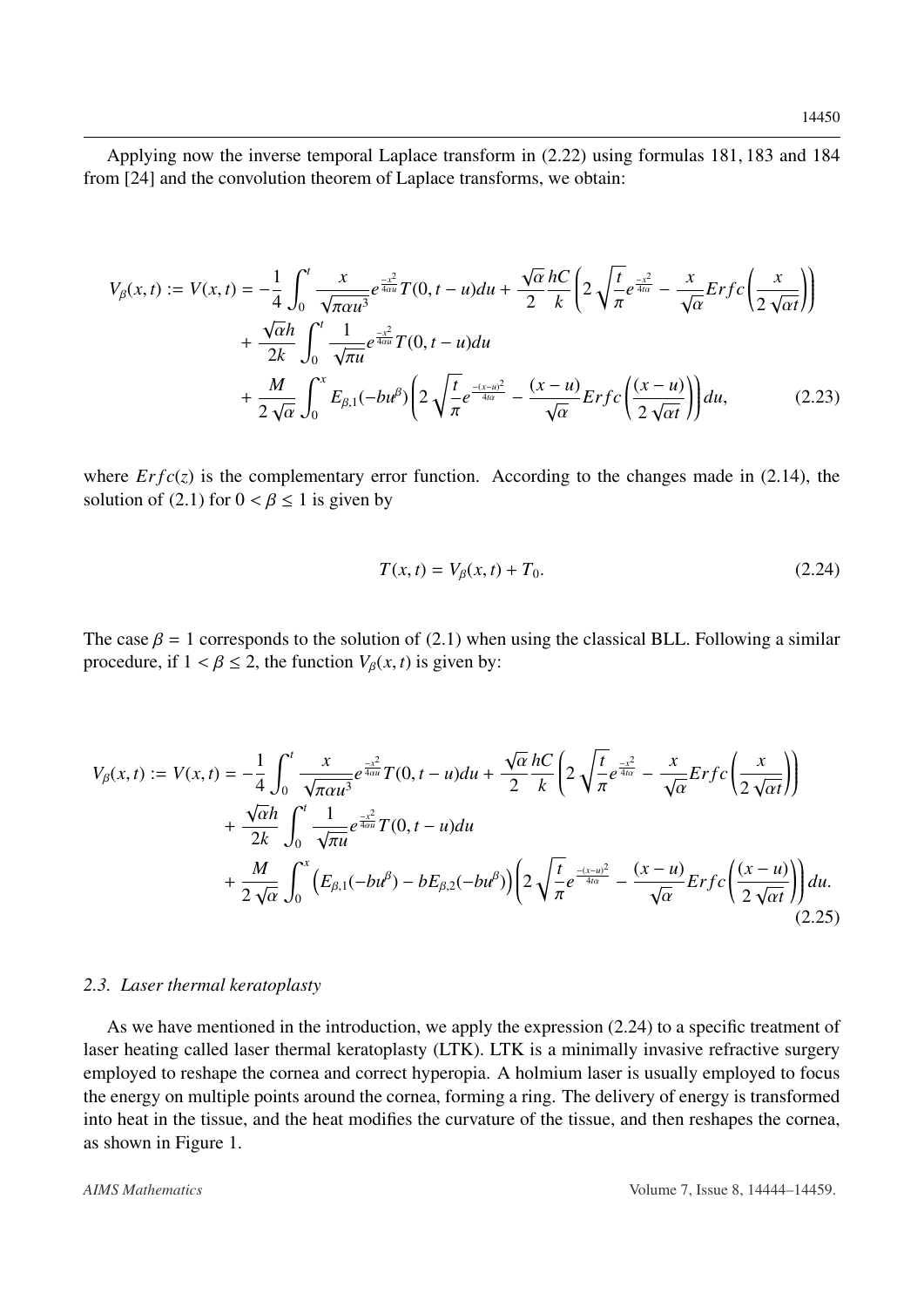<span id="page-7-0"></span>

Figure 1. Schematic representation of the LTK process. A: corneal curvature previous to the LTK. B: incident laser light during the LTK. C: new corneal curvature after the LTK.

We consider the typical parameters of LTK using a holmium:YAG laser as in the previous study [\[29\]](#page-15-9): i.e., the initial laser intensity  $I_0 = 5 \times 10^8$  W/m<sup>2</sup>, the reflectance coefficient  $R = 2.4\%$  and the observation coefficient of the corner  $h = 2000$  m<sup>-1</sup>. As thermal characteristics of the corner, we use absorption coefficient of the cornea  $b = 2000 \text{ m}^{-1}$ . As thermal characteristics of the cornea, we use those reported in the same study [\[29\]](#page-15-9):  $\rho = 1060 \text{ kg/m}^3$ ,  $c = 3830 \text{ J/kg} \cdot \text{K}$  and  $k = 0.556 \text{ W/m} \cdot \text{K}$ . The initial temperature of the cornea  $(T_*)$  is assumed to be 35 °C, the ambient temperature  $(T_*)$  is assumed initial temperature of the cornea  $(T_0)$  is assumed to be 35 °C, the ambient temperature  $(T_a)$  is assumed to be 20 $\degree$ C, and the thermal convection constant is  $h = 20 \text{ W/m}^2$ ·K. As we are interested in the heating phase, we consider a time for the laser application of 200  $\mu$ s. The cornea is approximately 540  $\mu$ m, and for this reason we have made the analysis in points from 0 to 500  $\mu$ m. Where the corneal tissue finishes, the aqueous humor begins, and it is followed by the crystallinelens, the vitreous humour, etc. Most of these layers are much thicker than the cornea. Due to the difference of thickness between the cornea and the other tissues, we can assume that the boundary condition of  $T_0$  (body temperature) can be modeled as a limit when *x* tends to infinity. From a physical point of view, this can be also modeled as a finite bar setting as a boundary condition  $T(x = x_{max}, t) = T_0$ , but in this case  $x_{max}$  should have a very high value.

From the analytical solutions obtained for the FBLL, we use Comsol Multiphysics to represent the solutions.

#### 3. Results and discussion

We are interested in the temperatures of the cornea during all the heating laser process to assess the differences between using BLL and using FBLL. In this sense, Figure [2](#page-10-0) represents the temperature in a portion of the spatial domain  $x \in [0, 500]$   $\mu$ m at  $t = 50$   $\mu$ s and at the end of the heating ( $t = 200 \mu$ s); and Figure [3](#page-11-0) represents the temperature evolution at the points  $x = 0$ ,  $x = 200 \mu m$  and  $x = 500 \mu m$ . Both figures are made using the FBLL to compute the heating source produced by the laser application, β is the fractional derivative parameter, using expression [\(2.24\)](#page-6-0). We choose β values next to the unit since the solution for  $\beta = 1$  corresponds to the case of the BLL source.

Figure [2](#page-10-0) shows that when  $\beta$  < 1 in the FBLL ( $\beta$  = 0.95 and  $\beta$  = 0.90), the heat conduction is predicted to be slower than using the BLL; and when  $\beta > 1$  in the FBLL ( $\beta = 1.10$  and  $\beta = 1.05$ ), the heat conduction is faster. In terms of the heat source, with  $\beta$  values smaller than 1, a smaller quantitatively laser heat source is obtained, which provokes slower heat conduction. On the contrary, with  $\beta$  values greater than 1, a higher value of the heat source is obtained, and faster heat conduction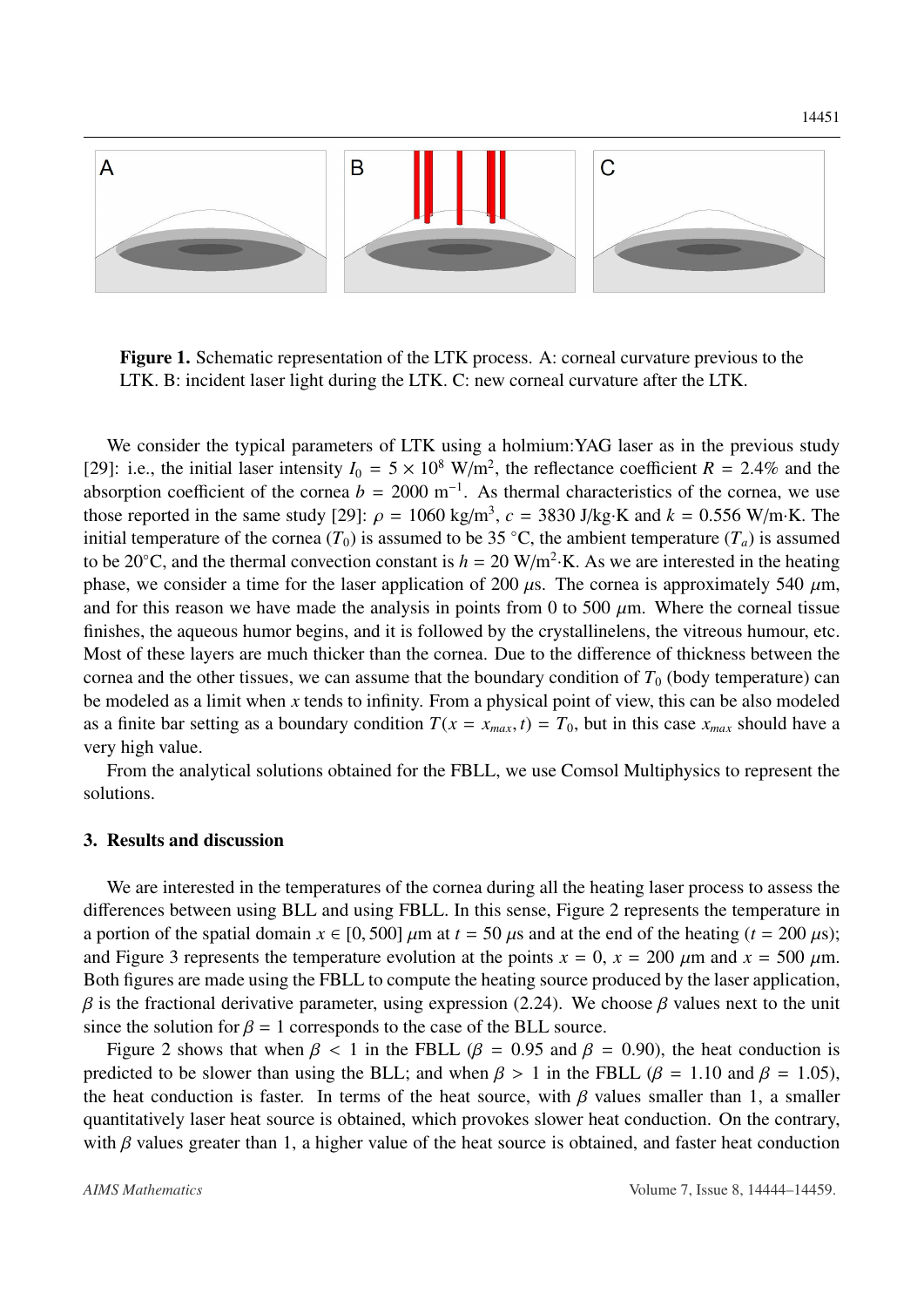is produced. In Figure [2A](#page-10-0)), we see moderate differences in temperatures for  $t = 50 \mu s$ . In fact, we find that the maximum differences (3.3 °C, which represents approximately an 8%) are between  $\beta = 1$ <br>and  $\beta = 1.10$  at  $x = 500$  (im. However, we observe in Figure 2B) that the differences increase for and  $\beta$  = 1.10 at  $x = 500 \mu$ m. However, we observe in Figure [2B](#page-10-0)) that the differences increase for longer times. At *t* = 200  $\mu$ s differences between  $\beta$  = 1 and  $\beta$  = 1.10 at *x* = 500  $\mu$ m are 12.5 °C which represents approximately a [2](#page-10-0)1% difference. So, Figure 2 shows that slight variations in the  $\beta$  value can produce great changes in temperatures.

Figure [3](#page-11-0) shows that the temperature behavior is very similar at  $x = 0$  for all  $\beta$  values considered. This fact was also observed in Figure 4 of [\[18\]](#page-14-9) using the FDHTE and in Figure 2 of [\[29\]](#page-15-9) using the hyperbolic heat transfer equation (HHTE). However, Figures [3B](#page-11-0)) and [3C](#page-11-0)) show that differences between different  $\beta$  values' curves grow when we move away from the point  $x = 0$ . Note that in [\[18\]](#page-14-9) and [\[29\]](#page-15-9), these differences were not observed during the heating phase at  $x = 0$ , nor in the rest of the points of the spatial domain. Specifically, Figure 4 of [\[29\]](#page-15-9) showed identical temperature results for PHTE and HHTE during the heating phase and in all the spatial domain. In the previous studies [\[18\]](#page-14-9) and [\[29\]](#page-15-9), we changed the heat conduction models using the PHTE, the FDHTE, and the HHTE formulations, but all of them considered the laser heat source provided by the BLL. Due to the predominant effect of the laser heat source over the rest of the terms, the changes in the temporal derivatives assumed in HHTE and FDHTE formulations, provided negligible differences during the heating phase compared to the PHTE formulation. Nevertheless, we observed that using the FBLL, slight changes in the values of  $\beta$  translate into significant temperature variations even during the heating phase. Figure [3C](#page-11-0)) shows that, assuming the FBLL instead of the BLL, we obtained differences of approximately 22% between  $\beta = 1$  and  $\beta = 1.10$  at  $t = 200 \mu m$  (Figure [3C](#page-11-0)).

Figures [2](#page-10-0) and [3](#page-11-0) corroborate our hypothesis, since changes in the formulation of the laser heat source produce significant variations in temperatures. In this sense, the FBLL offers a new approach for modeling the heat conduction of laser heating which is more flexible and could better fit the data in cases where the BLL approach does not fit the data well. This study assumes a new insight to improve the formulation of heat conduction problems, since it is focused on the changes in the heat source, instead of changes in the spatial and temporal derivatives involved in the PHTE formulation.

Consequently, our goal in this article was to explore a more flexible model that could fit data better than the classical approach using the BLL.

The expression [\(2.24\)](#page-6-0) that we have applied to LTK, can also be applied to other laser heating problems mentioned in the introduction ([\[7,](#page-14-0) [9,](#page-14-4) [11,](#page-14-1) [17,](#page-14-2) [19,](#page-14-3) [32\]](#page-15-0), for example). In the case of laser heating of biological tissues involving perfused organs, only the blood perfusion term should be added in the PHTE according to the Pennes Bioheat Equation used in [\[22\]](#page-15-11), for instance.

 $\beta$  and *b* are two independent parameters which arise in the model in different ways.  $\beta$  is the fractional parameter considered in the FBLL, and *b* corresponds to the absorption coefficient, which appears in the BLL problem formulation [\(2.4\)](#page-3-0), in the FBLL problem formulation [\(2.6\)](#page-3-2) and in the heat source  $(2.2)$ . The parameter *b* is known in most of the cases, but when it is unknown, it needs to be adjusted. The processes to adjust  $\beta$  and  $\beta$  values have to be independent. In the case of LTK presented in the study, first we would apply an optimization method to adjust the value of *b*. Specifically, we would use the experimental values obtained in  $x = 0$ , since at this point there is no influence of the  $\beta$  value (as we can see in Figure [3A](#page-11-0)), but *b* has an important effect. Secondly, once the value of *b* is adjusted, we would choose the  $\beta$  value which better matches with the experimental results in points different from  $x = 0$ . It is important to note that the FBLL provides an alternative expression to the solution obtained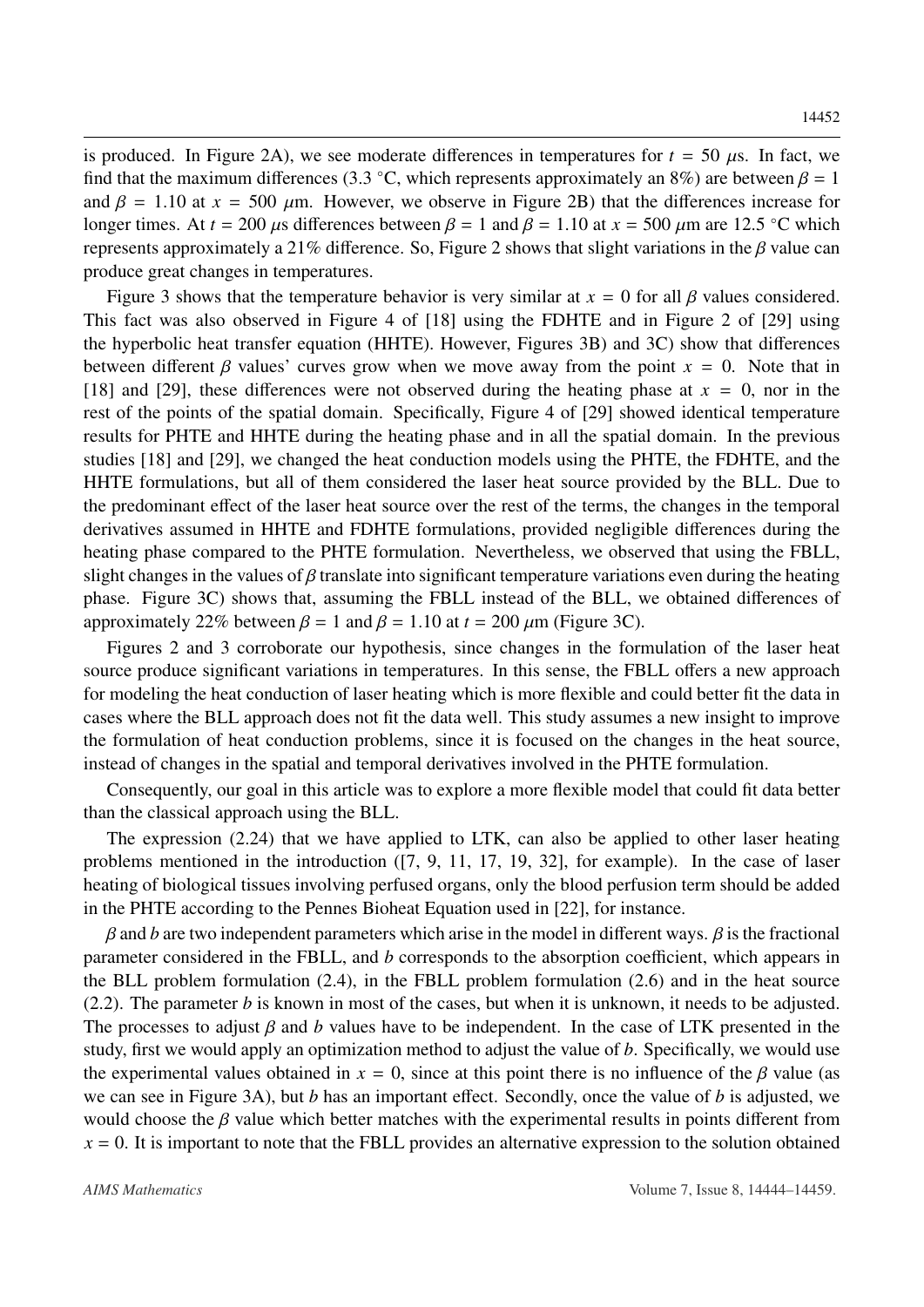with the BLL, differing from the resulting solution by adjusting the value of the absorption coefficient parameter *b*. Actually, adjusting the value of *b* does not solve the mismatch between experimental and theoretical results when dealing with non-ideal laser heating conditions. As an example, we have modified the *b* value in our model to assess its influence on the results.

Figure [4A](#page-12-0)) shows the temperature evolutions at  $x = 200 \mu m$  for  $\beta = 1$  and  $\beta = 1.10$  considering  $b = 2000 \text{ m}^{-\beta}$  and  $b = 3300 \text{ m}^{-\beta}$ , respectively. The case  $\beta = 1$  corresponds to the BLL solution, and  $b = 2000 \text{ m}^{-\beta}$  is the value we have used for the LTK modeling. So, the case  $b = 2000 \text{ m}^{-\beta}$  with  $\beta = 1$  $b = 2000 \text{ m}^{-\beta}$  is the value we have used for the LTK modeling. So, the case  $b = 2000 \text{ m}^{-\beta}$  with  $\beta = 1$ <br>is our reference curve. The curves corresponding to  $\beta = 1.10$  with  $b = 2000 \text{ m}^{-\beta}$  and the reference is our reference curve. The curves corresponding to  $\beta = 1.10$  with  $b = 2000$  m<sup>-β</sup> and the reference<br>curve are the same that appear in Figure 3B) for those *B* values. What is new in Figure 4A) is the curve curve are the same that appear in Figure [3B](#page-11-0)) for those  $\beta$  values. What is new in Figure [4A](#page-12-0)) is the curve for *b* = 3300 m<sup>-β</sup> and  $\beta$  = 1. As can be seen in Figure [4A](#page-12-0)) it is possible to obtain the same behavior by changing the value of  $\beta$  or changing the value of *b* since the curves for *b* = 3300 m<sup>-β</sup> and  $\beta$  = 1 and changing the value of  $\beta$  or changing the value of *b*, since the curves for *b* = 3300 m<sup>-β</sup> and  $\beta$  = 1 and *b* = 2000 m<sup>-β</sup> and  $\beta$  = 1.10 are coincident, and both differ in the same way from the reference curve  $b = 2000$  m<sup>-β</sup> and  $\beta = 1.10$  are coincident, and both differ in the same way from the reference curve.<br>However, in Figures *AB*) and *AC*) we show that this statement is false. If we consider the temperature However, in Figures [4B](#page-12-0)) and [4C](#page-12-0)) we show that this statement is false. If we consider the temperature evolution at the point  $x = 200 \mu m$  (Figure [4B](#page-12-0))) and the same pairs of  $\beta$  and  $b$  values as those considered in Figure [4A](#page-12-0)), we observe that in this case the curve for *b* = 3300 m<sup>-β</sup> and  $\beta$  = 1 does not coincide with the curve for  $\beta$  = 1.10 and *b* = 2000 m<sup>-β</sup> Indeed, the curve for *b* = 3300 m<sup>-β</sup> and  $\beta$  = 1 is above th the curve for  $\beta = 1.10$  and  $b = 2000$  m<sup>-β</sup>. Indeed, the curve for  $b = 3300$  m<sup>-β</sup> and  $\beta = 1$  is above the other two curves assuming much faster heat transfer than the others. Therefore, the result of changing other two curves, assuming much faster heat transfer than the others. Therefore, the result of changing the β and *<sup>b</sup>* values does not produce the same differences compared to the reference curve. Moreover, changing the value of *b*, we cannot achieve that theoretical results agree better with the experimental in cases where the BLL overestimates or underestimates the solution. The explanation is clearer if we observe Figure [4C](#page-12-0)), in which the temperature evolution at the point  $x = 500 \mu m$  is shown considering the same value pairs for  $\beta$  and  $b$  as in Figures [4A](#page-12-0)) and [4B](#page-12-0)). As we observe in Figure [4C](#page-12-0)) again the curve for *b* = 3300 m<sup>-β</sup> and  $\beta$  = 1 and the curve for  $\beta$  = 1.10 and *b* = 2000 m<sup>-β</sup> do not coincide. However, the most important fact is that at this point the curve for  $b = 3300$  m<sup>-β</sup> and  $\beta = 1$  is under the other curves assuming a slower heat transfer than in the other cases. Therefore, we cannot establish a other curves, assuming a slower heat transfer than in the other cases. Therefore, we cannot establish a correlation between  $\beta$  and  $b$  values. Furthermore, changing the value of  $b$ , we cannot obtain at all the points of the spatial domain the same behavior of the temperature above or below the reference curve  $(b = 2000 \text{ m}^{-\beta} \text{ and } \beta = 1).$ 

In the introduction, we mentioned some interpretations of the FBLL, although the physical meaning of the fractional-order  $\beta$  is still an open problem [\[8\]](#page-14-15). However,  $\beta$  in our study is only a parameter that can be adjusted to obtain a better agreement between the theoretical and experimental results.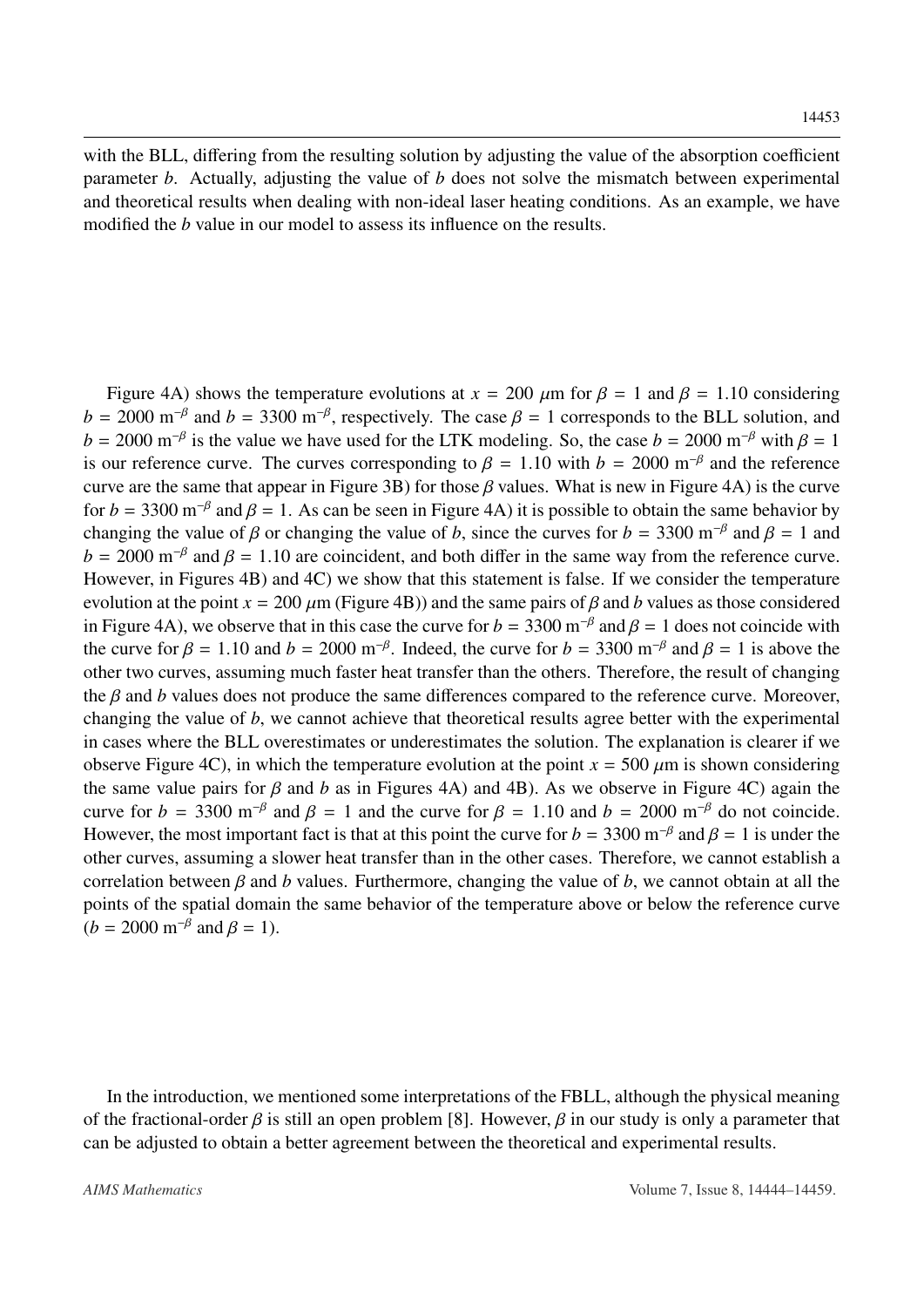14454

<span id="page-10-0"></span>

Figure 2. Temperatures in a portion of the spatial domain  $x \in [0, 500]$   $\mu$ m using the FBLL source and different fractional derivative parameter  $\beta$  values: A) at time  $t = 50 \,\mu s$  and B) at the end of the heating  $(t = 200 \,\mu s)$ .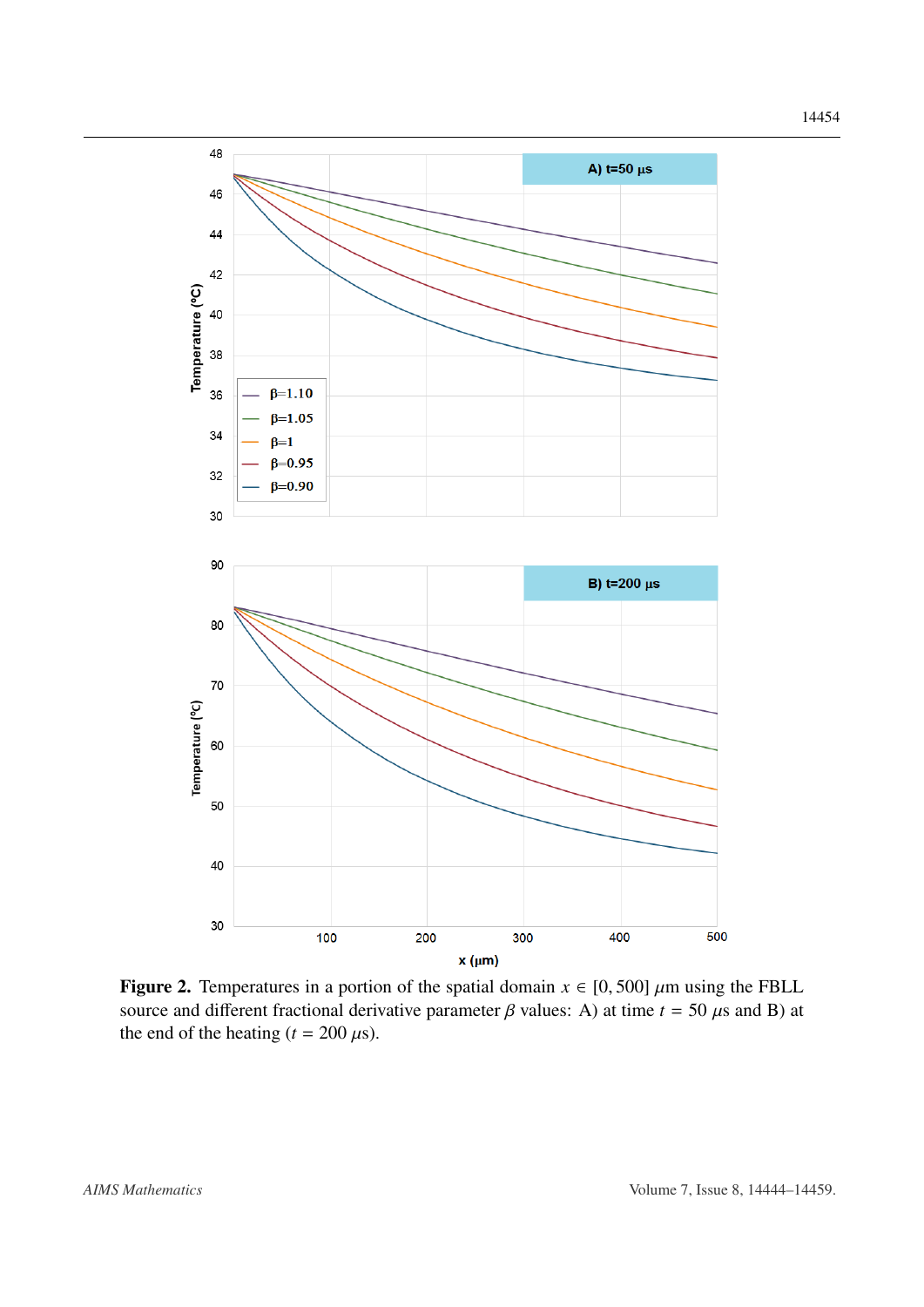<span id="page-11-0"></span>

Figure 3. Temperature evolution using the FBLL source and different  $\beta$  values: A) at the origin of the spatial domain ( $x = 0$ ), B) at  $x = 200 \mu$ m and C) at  $x = 500 \mu$ m.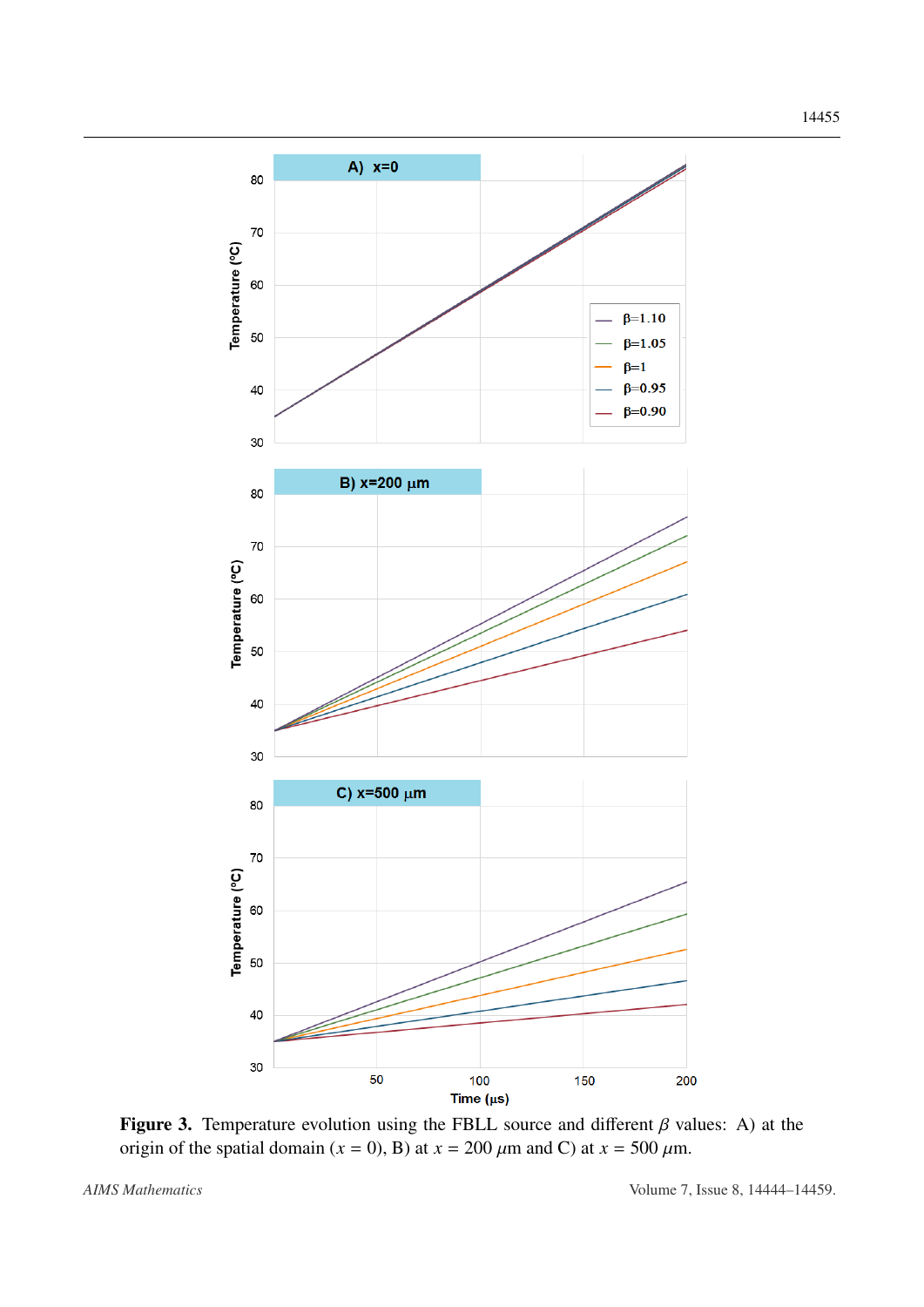<span id="page-12-0"></span>

Figure 4. Temperature evolution using the FBLL source and considering three different pairs of β and *b* values:  $\beta = 1.10$  with  $b = 2000$  m<sup>-β</sup>,  $\beta = 1$  with  $b = 2000$  m<sup>-β</sup> (the reference curve) and  $\beta = 1$  with  $b = 3300$  m<sup>-β</sup>, at three different points of the spatial domain: A)<br> $x = 200$  (m, B)  $x = 100$  (m, and C)  $x = 500$  (m  $x = 200 \ \mu \text{m}$ , B)  $x = 100 \ \mu \text{m}$  and C)  $x = 500 \ \mu \text{m}$ .

# 4. Conclusions

In this work, a new approach to the modeling of laser heating has been carried out. The study focuses on an alternative formulation of the laser heat source based on the FBLL. Introducing the solution of the FBLL into the heat transfer equation, we obtain different temperature profiles than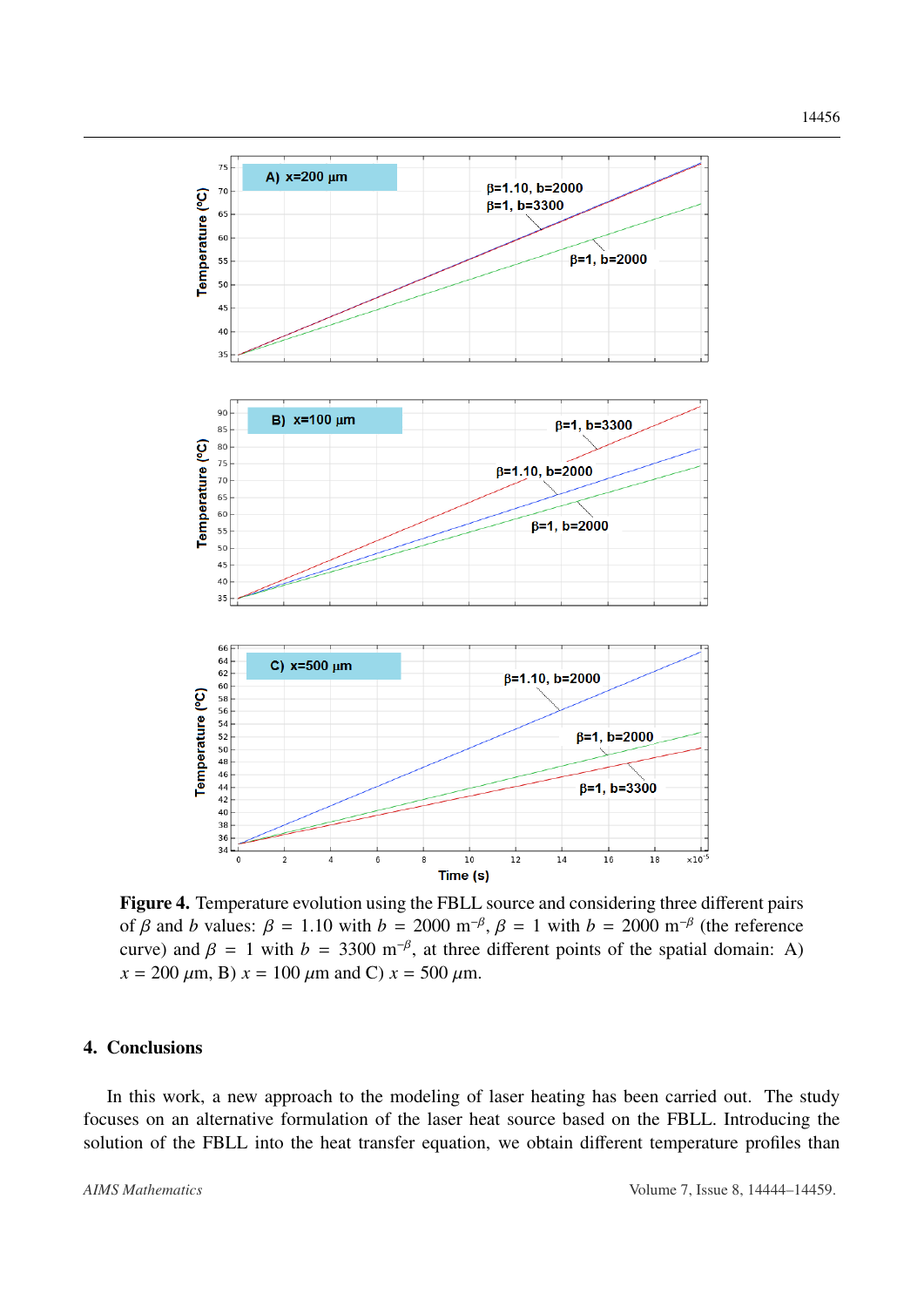those obtained with the classical BLL. These differences are also observed in all the points of the spatial domain, even in the heating phase, something that other alternative heat equation formulations (such as HHTE or FDHTE) did not show. Therefore, the FBLL is suitable for modeling laser heating, and it could be applied in cases where the BLL formulation does not fit the data well. The use of the FBLL is especially important in laser heating cases where the laser heat source is a term quantitatively larger than the rest of the terms of the heat transfer equation, since the possible non-ideal effects of the laser heating are more noticeable.

Although the FBLL solution has been obtained in previous studies, the novelty of the present work is that this solution is incorpored into a heat transfer problem, and the resulting equation is solved analytically. In fact, it is applied to obtain the temperature profiles produced in the laser heating of the cornea called LTK.

The results obtained can be extended to other techniques involving laser heating of biological tissue and, in general, other processes of laser heating that suggest the use of FBLL.

### Acknowledgments

C. Lizama is partially supported by ANID Project FONDECYT 1220036. M. Murillo-Arcila is supported by MCIN/AEI/10.13039/501100011033, Project PID2019-105011GBI00, and by Generalitat Valenciana, Project PROMETEU/2021/070. M. Trujillo is supported by Grant RTI2018- 094357-B-C21 funded by MCIN/AEI/10.13039/501100011033 (Spanish Ministerio de Ciencia, Innovación y Universidades / Agencia Estatal de Investigación)

## Conflict of interest

All authors declare no conflicts of interest in this paper.

## References

- <span id="page-13-1"></span>1. I. Abdelhalim, O. Hamdy, A. A. Hassan, S. H. Elnaby, Dependence of the heating effect on tissue absorption coefficient during corneal reshaping using different UV lasers: A numerical study, *Phys. Eng. Sci. Med.* 44 (2021), 221–227. https://doi.org/10.1007/[s13246-021-00971-x](http://dx.doi.org/https://doi.org/10.1007/s13246-021-00971-x)
- <span id="page-13-0"></span>2. A. E, Abouelregal, K. M. Khalil, W. W. Mohammed, D. Atta, Thermal vibration in rotating nanobeams with temperature–dependent due to exposure to laser irradiation, *AIMS Math.*, 7 (2022), 6128–6152. https://doi.org/10.3934/[math.2022341](http://dx.doi.org/https://doi.org/10.3934/math.2022341)
- <span id="page-13-3"></span>3. A. E. Abouelregal, A. Soleiman, H. M. Sedighi, K. M. Khalil, M. E. Nasr, Advanced thermoelastic heat conduction model with two fractional parameters and phase-lags, *Phys. Scr.*, 96 (2021), 124048. https://doi.org/10.1088/[1402-4896](http://dx.doi.org/https://doi.org/10.1088/1402-4896/ac2f80)/ac2f80
- <span id="page-13-2"></span>4. G. Casasanta, D. Ciani, R. Garra, Non-exponential extinction of radiation by fractional calculus modelling, *J. Quant. Spectrosc. Radiat. Transf.*, 113 (2012), 194–197. https://doi.org/10.1016/[j.jqsrt.2011.10.003](http://dx.doi.org/https://doi.org/10.1016/j.jqsrt.2011.10.003)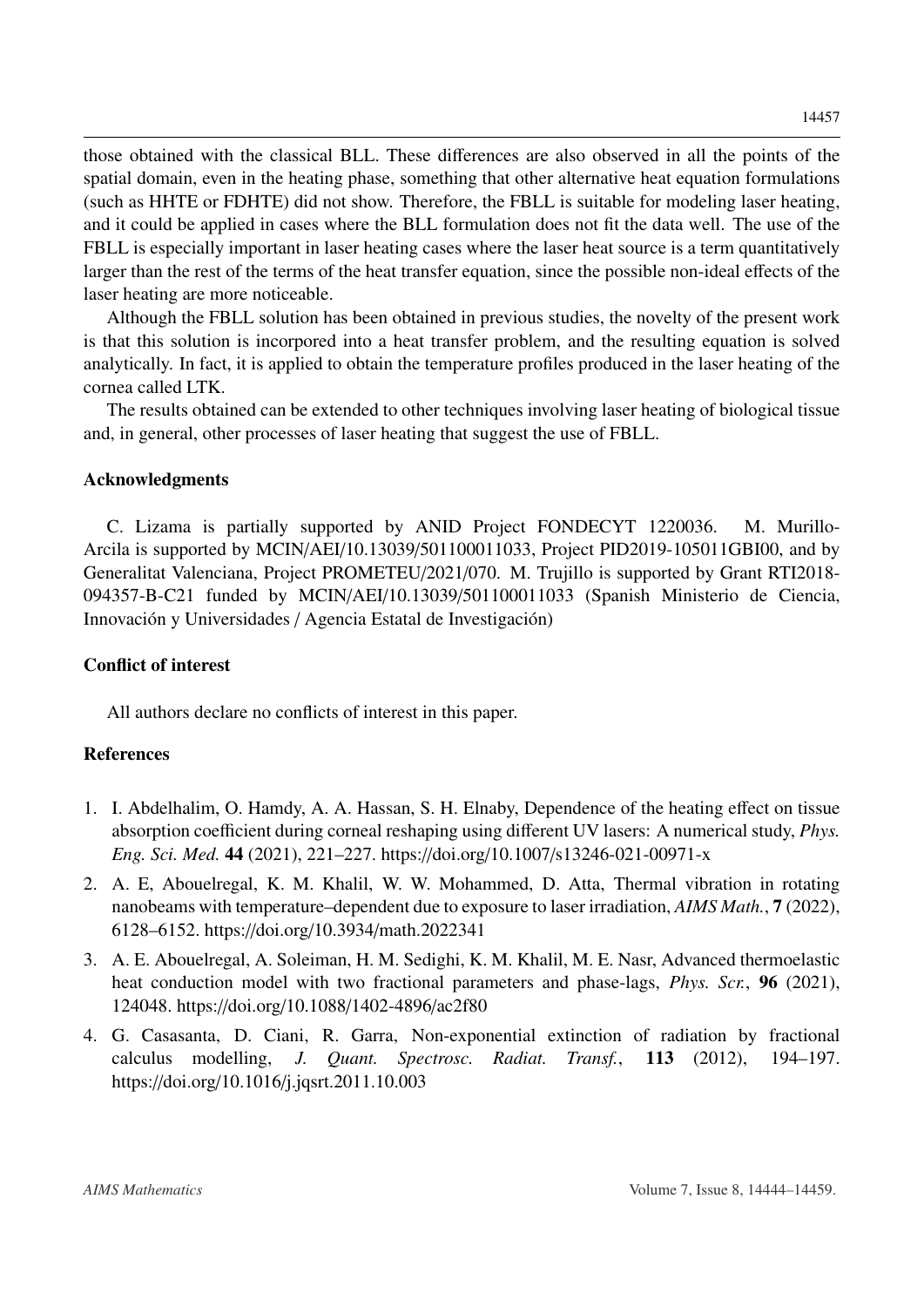- <span id="page-14-13"></span>5. D. Fuente, C. Lizama, J. F. Urchueguía, J. A. Conejero, Estimation of the light field inside photosynthetic microorganism cultures through Mittag-Leffler functions at depleted light conditions, *J. Quant. Spectrosc. Radiat. Transf.*, 204 (2018), 23–26. https://doi.org/10.1016/[j.jqsrt.2017.08.012](http://dx.doi.org/https://doi.org/10.1016/j.jqsrt.2017.08.012)
- <span id="page-14-5"></span>6. M. Ghanbari, G. Rezazadeh, Thermo-vibrational analyses of skin tissue subjected to laser heating source in thermal therapy, *Sci. Rep.*, 11 (2021), 22633. https://doi.org/10.1038/[s41598-021-02006-](http://dx.doi.org/https://doi.org/10.1038/s41598-021-02006-7) [7](http://dx.doi.org/https://doi.org/10.1038/s41598-021-02006-7)
- <span id="page-14-0"></span>7. A. L. Gough-Palmer, W. M. Gedroyc, Laser ablation of hepatocellular carcinoma–a review, *World J. Gastroenterol.*, 14 (2008), 7170–7174. https://doi.org/10.3748/[wjg.14.7170](http://dx.doi.org/https://doi.org/10.3748/wjg.14.7170)
- <span id="page-14-15"></span>8. P. Grigolini, A. Rocco, B. J. West, Fractional calculus as a macroscopic manifestation of randmoness, *Phys. Rev. E.*, 59 (1999), 3. https://doi.org/10.1103/[PhysRevE.59.2603](http://dx.doi.org/https://doi.org/10.1103/PhysRevE.59.2603)
- <span id="page-14-4"></span>9. C. Y. Hsiao, S. C. Yang, A. Alalaiwe, J. Y. Fang, Laser ablation and topical drug delivery: A review of recent advances, *Expert. Opin. Drug. Deliv.*, 16 (2019), 937–952. https://doi.org/10.1080/[17425247.2019.1649655](http://dx.doi.org/https://doi.org/10.1080/17425247.2019.1649655)
- <span id="page-14-11"></span>10. R. Ibrahim, C. Ozel, On Multi-Order fractional differential operators in the unit disk, *Filomat*, 30 (2016), 73–81. https://doi.org/10.2298/[FIL1601073I](http://dx.doi.org/https://doi.org/10.2298/FIL1601073I)
- <span id="page-14-1"></span>11. H. E. John, P. J. Mahaffey, Laser ablation and cryotherapy of melanoma metastases, *J. Surg. Oncol.*, 109 (2014), 296–300. https://doi.org/10.1002/[jso.23488](http://dx.doi.org/https://doi.org/10.1002/jso.23488)
- <span id="page-14-6"></span>12. A. Kabiri, M. R. Talaee, Thermal field and tissue damage analysis of moving laser in cancer thermal therapy, *Lasers Med. Sci.*, 36 (2021), 583–597. https://doi.org/10.1007/[s10103-020-03070-7](http://dx.doi.org/https://doi.org/10.1007/s10103-020-03070-7)
- <span id="page-14-7"></span>13. D. Kim, H. Kim, Induction of apoptotic temperature in photothermal therapy under various heating conditions in multi-layered skin structure, *Int. J. Mol. Sci.*, 22 (2021), 11091. https://doi.org/10.3390/[ijms222011091](http://dx.doi.org/https://doi.org/10.3390/ijms222011091)
- <span id="page-14-14"></span>14. A. N. Kochubei, Y. F. Luchko, Handbook of fractional calculus with applications, 1 (2019), 2019.
- <span id="page-14-10"></span>15. A. Liemert, A. Kienle, Radiative transport equation for the Mittag-Leffler path length distribution, *J. Math. Phys.*, 58 (1017), 053511. https://doi.org/10.1063/[1.4983682](http://dx.doi.org/https://doi.org/10.1063/1.4983682)
- <span id="page-14-12"></span>16. A. Liemert, A. Kienle, Fractional radiative transport in the diffusion approximation, *J. Math. Chem.*, 2017. https://doi.org/10.1007/[s10910-017-0792-2](http://dx.doi.org/https://doi.org/10.1007/s10910-017-0792-2)
- <span id="page-14-2"></span>17. R. R. Letfullin, S. A. Szatkowski, Laser-induced thermal ablation of cancerous cell organelles, *Ther. Deliv.*, 8 (2017), 501–509. https://doi.org/10.4155/[tde-2016-0087](http://dx.doi.org/https://doi.org/10.4155/tde-2016-0087)
- <span id="page-14-9"></span>18. C. Lizama, M. Trujillo, The time fractional approach for the modeling of thermal therapies: Temperature analysis in laser irradiation, *Int. J. Heat Mass. Transfer.*, 154 (2020), 119677. https://doi.org/10.1016/[j.ijheatmasstransfer.2020.119677](http://dx.doi.org/https://doi.org/10.1016/j.ijheatmasstransfer.2020.119677)
- <span id="page-14-3"></span>19. E. Luther, S. Mansour, N. Echeverry, D. McCarthy, D. G. Eichberg, A. Shah, et al., Laser ablation for cerebral metastases, *Neurosurg. Clin. N. Am.*, 31 (2020),537–547. https://doi.org/10.1016/[j.nec.2020.06.004](http://dx.doi.org/https://doi.org/10.1016/j.nec.2020.06.004)
- <span id="page-14-8"></span>20. F. Manns, D. Borja, J. M. A. Parel, W. E. Smiddy, W. Culbertson, Semianalytical thermal model for subablative laser heating of homogeneous nonperfused biological tissue: Application to laser thermokeratoplasty, *J. Biomed. Optics.*, 2003; 8 (2003), 288–297. https://doi.org/10.1117/[1.1560644](http://dx.doi.org/https://doi.org/10.1117/1.1560644)